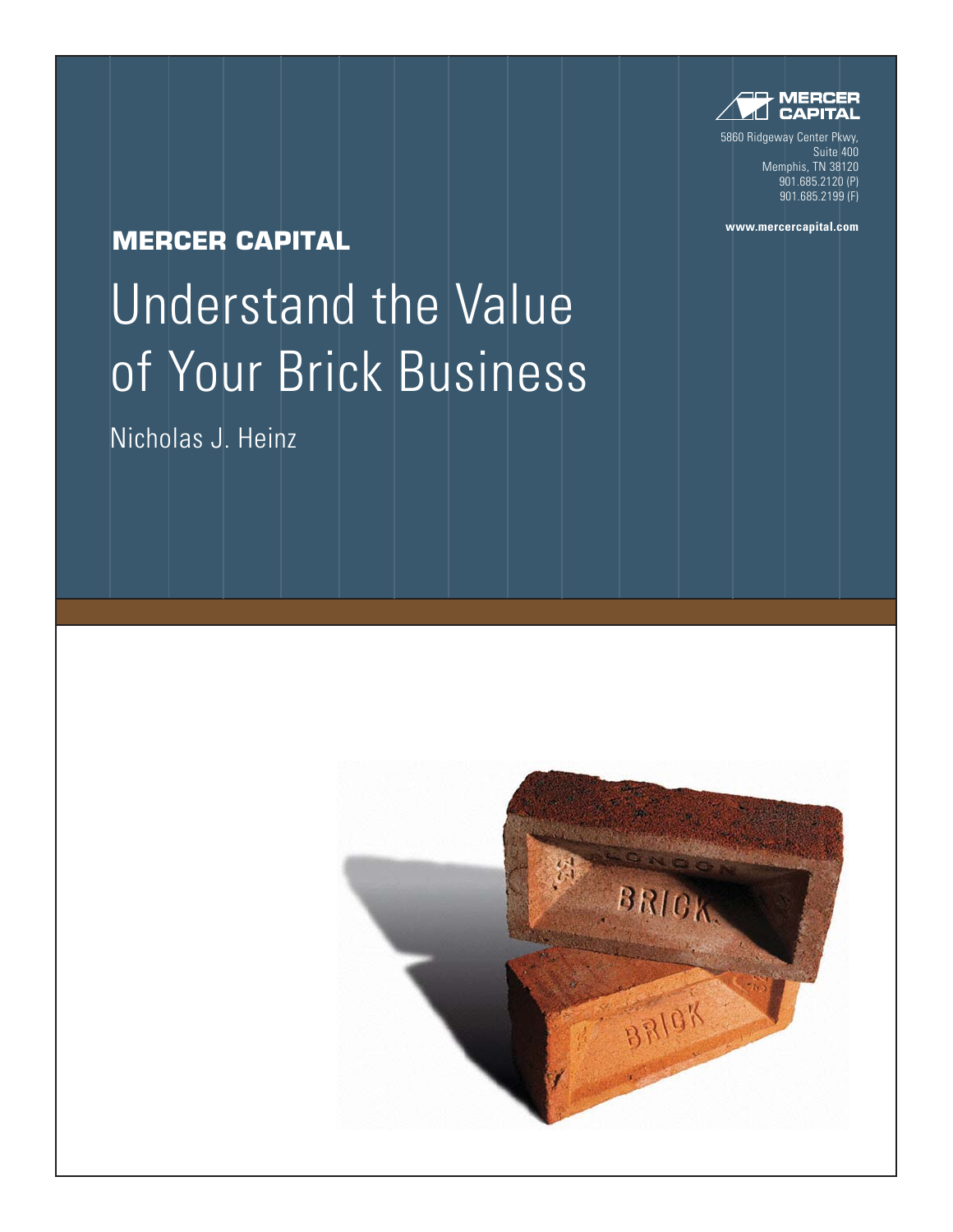Nicholas J. Heinz is a senior member of Mercer Capital's investment banking and corporate advisory division. Investment banking services include both sell-side and buyside merger and acquisition representation services, fairness opinions, solvency opinions, business interest and securities valuation, and board presentations, among others. Services are typically provided for middle market private companies, small cap public companies, as well as middle market banks and other financial institutions.

Mr. Heinz has extensive experience in working with both sellers and buyers in merger and acquisition advisory engagements, as well as with public companies in the divestiture of divisions and subsidiaries. He has assisted clients through all phases of the sales process, from conducting strategic alternatives analyses to determine if selling is indeed the best option to structuring, negotiating, and closing transactions.

He is also responsible for valuation and transaction analyses in connection with fairness opinions, corporate financings, strategic planning, mergers and acquisitions, ESOPs, tax planning and compliance, and litigation matters.

Mr. Heinz has extensive experience in a wide range of industries, including manufacturing, distribution, and service industries. Specific industry experience includes transportation and distribution, healthcare, telecommunications and building materials.



## About Mercer Capital

Mercer Capital's business valuation services are provided for a wide variety of needs, including corporate valuation services, tax compliance, litigation support, financial statement reporting compliance, and employee stock ownership plans. Clients range from public to private, from smaller companies to large multi-nationals in a broad range of industries as well as numerous governmental agencies.

In addition, Mercer Capital provides investment banking and corporate advisory services including sell-side and buy-side merger & acquisition representation, fairness opinions, solvency opinions, business interest and securities valuation, and board presentations, among others.

Mercer Capital is an employee-owned independent financial advisory firm. We have experience in a broad range of industries, including, but not limited to, automotive, consumer products, distribution, energy, financial services, health care, industrial products, media and entertainment, pharmaceuticals, technology, telecommunications and utilities.

For twenty-five years, Mercer Capital has been bringing uncommon professionalism, intellectual rigor, technical expertise, and superior client service to a broad range of public and private companies and financial institutions located throughout the world. Rely upon the expertise, experience, reputation and critical thinking of Mercer Capital.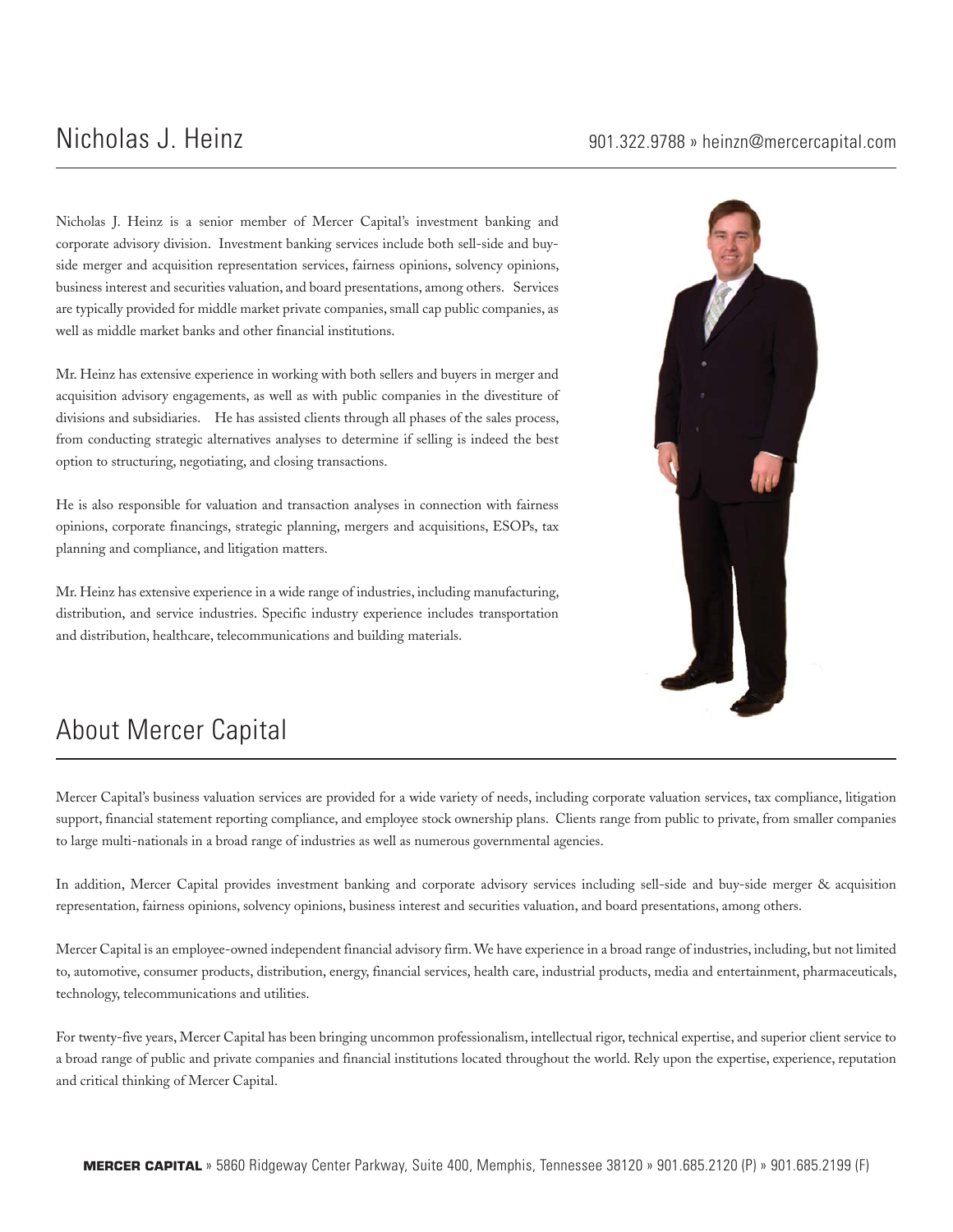

## **Understand the Value of Your Brick Business**

**Nicholas J. Heinz** heinzn@mercercapital.com

It is inevitable; all successful businesses eventually undergo some form of ownership transition. People do not live forever, so businesses must be passed on in one way or another. There are numerous scenarios under which such transitions occur; however, all transitions must invariably address the question of value.

The purpose of this article is to provide an informative overview regarding the valuation of businesses operating in the brick industry. We will discuss value as it relates generally to both manufacturers and wholesalers within the industry. A lack of knowledge regarding the value of your business could be very costly. Opportunities for successful liquidity events may be missed or estate planning could be incorrectly implemented based on misunderstandings about value. In addition, understanding how brick businesses, both manufacturers and wholesalers, are valued may help you understand how to grow the value of your business and maximize your return when it comes time to sell.

#### **THE BUSINESS TRANSFER MATRIX**

Above, we introduced the concept that all business ownership will eventually be transferred. At Mercer Capital, we have developed the Business Transfer Matrix to illustrate the universe of ownership transition scenarios. As depicted below, these scenarios range from voluntary transfers such as gifts to family members or an outright sale to a third party to involuntary transfers such as those precipitated by death or divorce. Our essential point is worth reiterating: an understanding of the value of your business or business interest is a critical element in preparing yourself for any of these eventualities.

| <b>OWNERSHIP TRANSFER MATRIX</b> | <b>Partial Sale/Transfer</b>                                                                                                                                       | <b>Total Sale/Transfer</b>                                                                                                                                                                                     |
|----------------------------------|--------------------------------------------------------------------------------------------------------------------------------------------------------------------|----------------------------------------------------------------------------------------------------------------------------------------------------------------------------------------------------------------|
| <b>Voluntary Transfers</b>       | ESOP<br>Outside Investor(s)<br>Sales to Insiders/Relatives<br>Combination Merger/Cash Out<br>Going Public<br><b>Gifting Programs</b><br><b>Buy-Sell Agreements</b> | Sale of Business<br>Stock-For-Stock Exchange<br>w/Public Company<br>Stock Cash Sale to Public Company<br>Installment Sale to Relatives/Insiders<br><b>ESOP Management/Buyout</b><br><b>Buy-Sell Agreements</b> |
| <b>Involuntary Transfers</b>     | Divorce<br><b>Forced Restructuring</b><br><b>Shareholder Disputes</b><br><b>Buy-Sell Agreements</b>                                                                | Death<br>Divorce<br>Forced Restructuring<br>Bankruptcy<br><b>Shareholder Disputes</b><br><b>Buy-Sell Agreements</b>                                                                                            |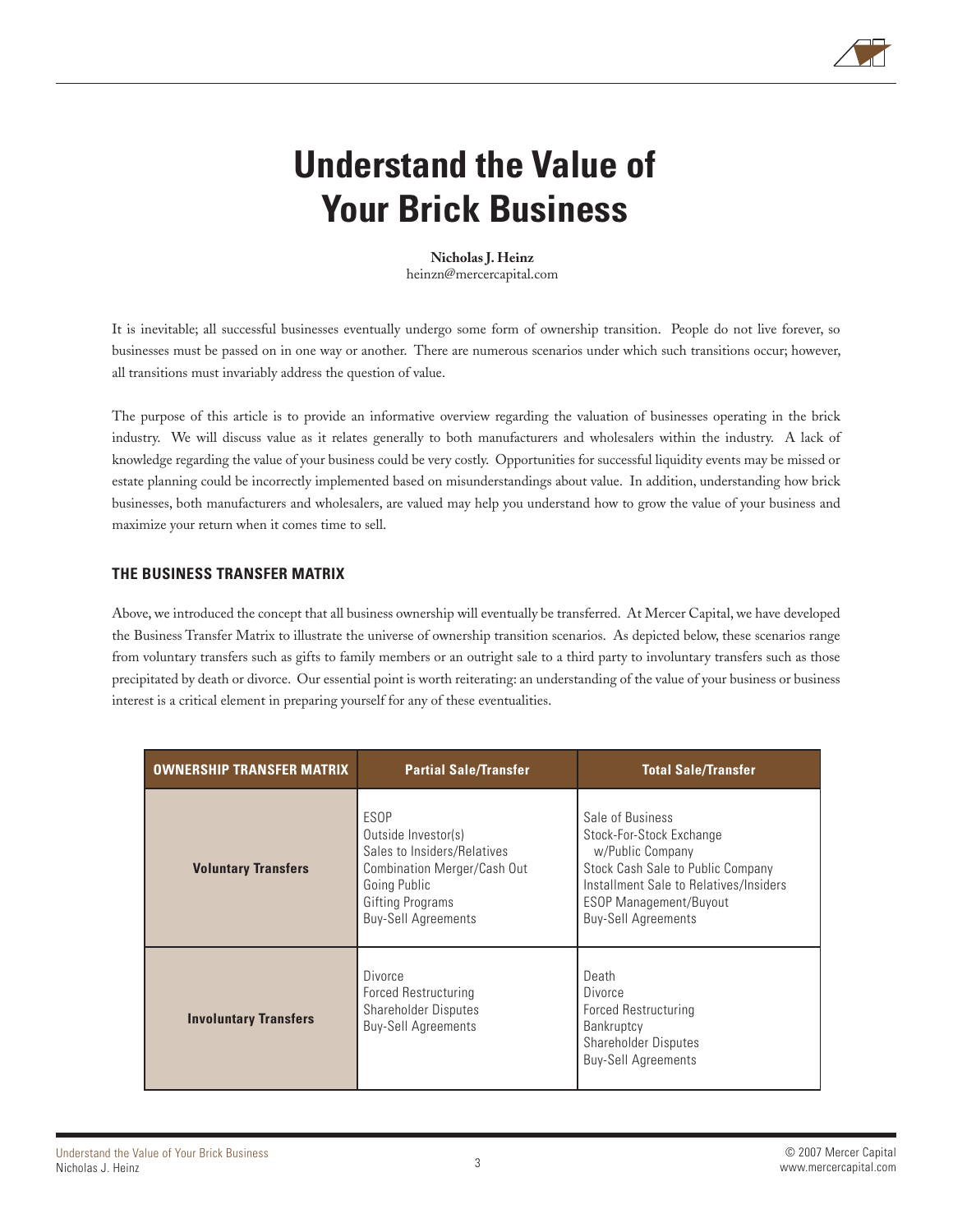

#### **BACKGROUND CONCEPTS OF "VALUE"**

Before covering some specific details related to the brick industry, it is important to understand some basic concepts related to valuation analysis.

It comes as a surprise to many business owners to learn that there is not a single value for their business. Numerous factors (legal, tax or otherwise) play important roles in defining value based upon the circumstances of the transfer of equity ownership. While there are significant nuances to each of the following topics, our purpose here is to help you combine the economics of valuation with the legal framework of a transfer (either voluntary or involuntary).

#### *Valuation Date*

Every valuation has an "as of date" which simply means that it is the date around which the analysis is focused. The date may be set by legal requirements related to a death or divorce, or be implicit, such as the closing date of a transaction.

#### *Purpose*

The purpose of the valuation is important because it is linked to the transfer event (such as a sale, estate planning, etc.). A valuation prepared for one purpose is not necessarily useful for another.

#### *Standard of Value*

The standard of value is an important legal concept, which must be addressed in every valuation assignment. Fair market value, which is most commonly used in tax matters, is the most familiar. Other important standards are investment value (purchase and sale transactions), statutory fair value (corporate reorganizations), and intrinsic value (public securities analysis). Using the proper standard of value is crucial in obtaining an accurate determination of value. There are many standards of value just as there are many types of ownership transfers. The standard of value will influence the selection of valuation methods and the level of value.

#### *Levels (Premise) of Value*

When business owners think about the value of their business, they are almost always implicitly thinking about the value of the business in its entirety. The value of a single share, for example, is the value of the whole divided by the number of shares. In the world of valuation, this may not be true if the block of stock under consideration does not have control of the enterprise. The determination of whether the valuation should be on a controlling interest or minority interest basis can be a complex question, yet it is of great importance. A minority interest value can include discounts for the lack of control and marketability, therefore it is quite possible for a share of stock valued as a minority interest to be worth far less than a share valued as part of a control block.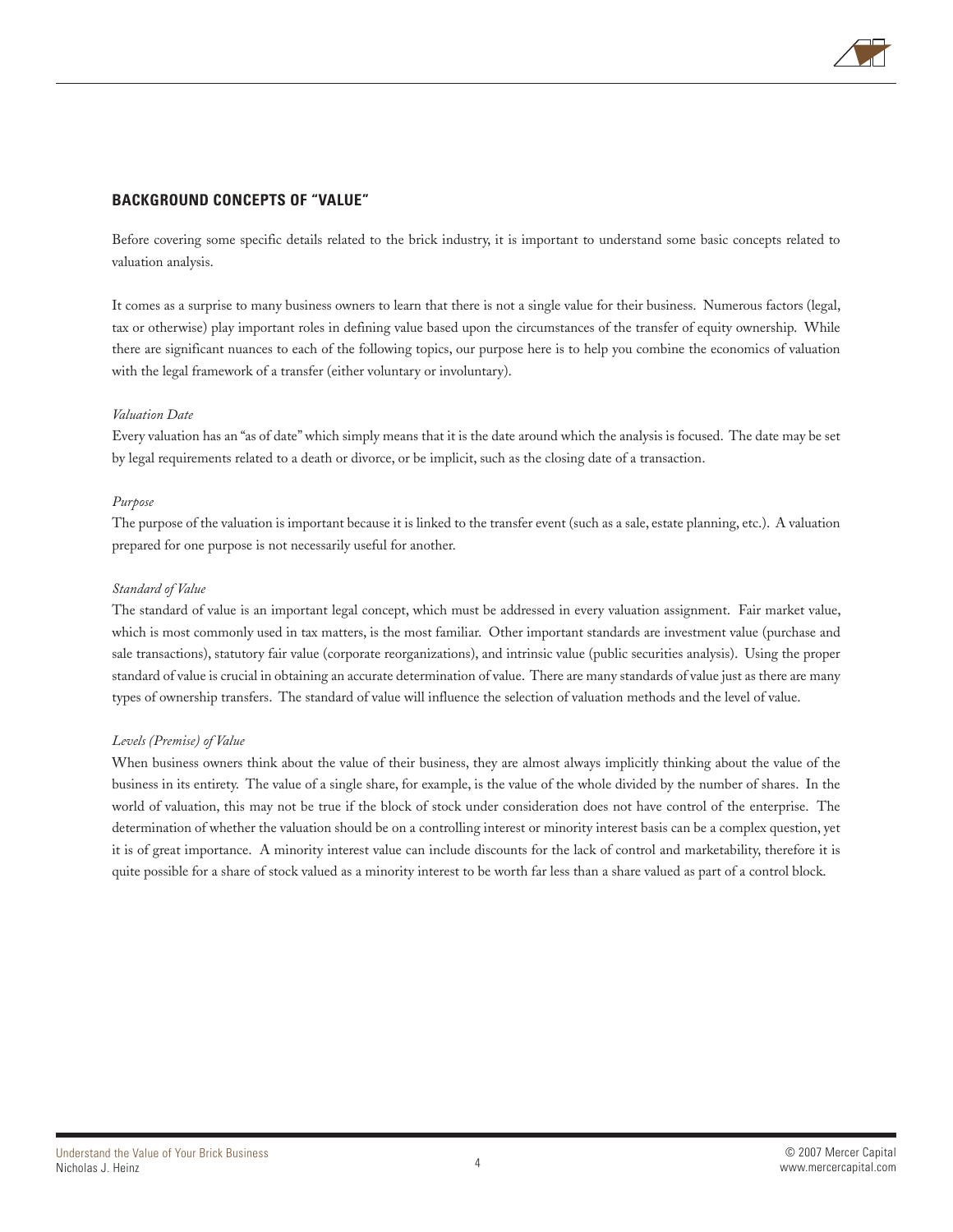

The following chart presents the concept graphically.



 A lack of basic knowledge about these issues will leave you short of the required vocabulary and understanding needed to comprehend the context with which the value of a business interest is developed.

#### **INDUSTRY FACTORS**

A detailed review of the brick industry is important in establishing a credible value for a business operating in this space. Such a review should consider a wide range of issues (far too many to list in full here), with primary considerations as outlined below.

#### *Construction Environment*

The health of the brick industry is closely tied to the level of construction activity in the general economy. Upwards of 80% of bricks are utilized in residential construction, so the rate of new home construction carries a heightened importance. New home construction has historically followed a cyclical path, increasing during strong, low-interest rate economic environments and declining during weaker economic periods. In any review of the construction environment, it is important to note the current level of activity, both nationally and in the local market, as it relates to both recent and long-term historical levels. Such a review is key to determining where current performance fits in the market's cyclical pattern.

Until mid-2006, home construction activity had been robust for an extended period. Fueled by relatively strong economic conditions and historically low interest rates, the market set new annual highs for several years. Given rising interest rates, the speculative nature of some purchases, over-building in key markets, and high foreclosure rates, the residential home market has turned strongly downward.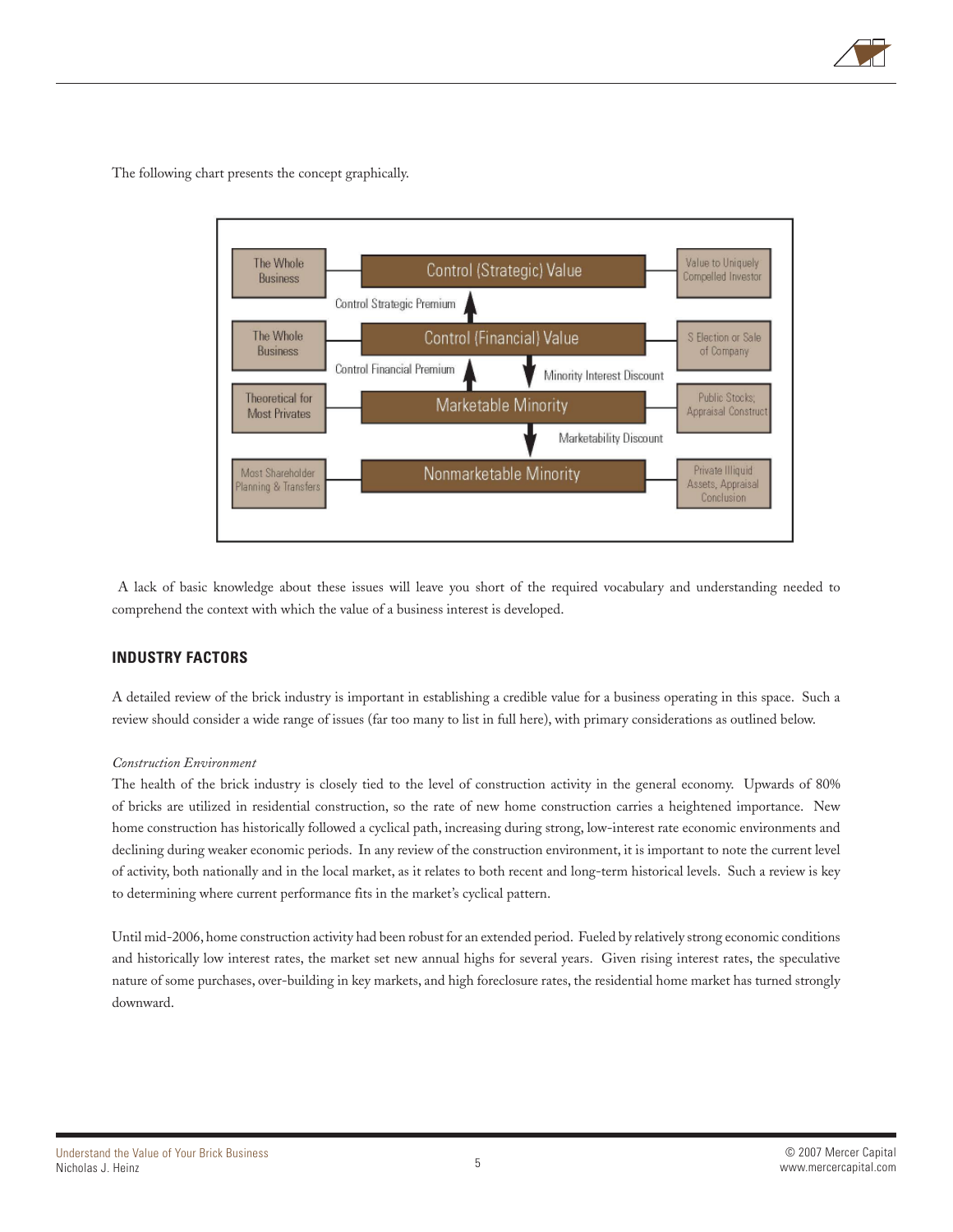

#### *Consolidation Activity*

As any operator in this industry knows, consolidation activity in the brick industry has been running at a sharp pace for several years. The acquisition programs of consolidators (mostly manufacturers) generally seek to expand manufacturing capacity and build/ expand wholesale distribution networks through acquisition. The valuation implications of consolidation activity are numerous. Most obvious, the consolidation activity, in many ways, sets the market for businesses in this industry. The value of a brick manufacturer or distributor in today's market is directly linked to its relative attractiveness to industry consolidators. Value can also be impacted by the implications of industry consolidation. For businesses that continue to operate independently, the

outlook could be one of increased competition from larger and stronger competitors. Possible implications from this consolidation range from a cut-off of a wholesaler's product supply to an increasingly competitive pricing environment.

#### *Alternative Products*

For some time now, the brick industry has faced the continued threat of replacement products such as aluminum siding, stucco, and wood. Industry participants have attacked this problem through various forms of marketing designed to educate the public regarding the benefits of brick and related materials. A review of alternative products and the outlook for new developments in each is an important consideration in any assessment of the brick industry.

#### **FINANCIAL CONSIDERATIONS**

#### *Balance Sheet*

The balance sheet of a typical brick wholesaler is dominated by accounts receivable and inventory. From a valuation perspective it is important to test each of these assets to determine their true market value. Most brick wholesalers sell to a variety of large and small contractors. Contractors, especially small ones, are notorious for their financial instability. A business that is not careful can easily be faced with a material write-down in the value of accounts receivable.

Regarding inventory, the questions are two-fold: 1) Is it there? and 2) What is the current value? It is important to understand any material inventory issues that management is aware of.

Brick manufacturers, while also having accounts receivable and inventory, are typically more heavily invested in fixed assets (buildings, manufacturing equipment, etc.). For valuation purposes, it may be necessary to make adjustments to consider the market values of these fixed assets. It is also important to identify and properly adjust for any non-operating assets held on a company's balance sheet, as well as any un-booked assets that may be owned by the business but not reflected on the balance sheet. As with any asset intensive enterprise, the ongoing capital needs of the business must be understood and quantified in the valuation process.

#### *Income Statement*

The income performance of brick manufacturers and wholesalers is substantially impacted by the cyclical nature of the home construction market (as noted previously). This raises an important valuation concern. In determining the ongoing earning power of a brick business, it may be necessary to average several years of earnings versus determining value based solely on the most recent year's earnings. There are numerous specific considerations that need to be weighed in this determination. The development of ongoing earning power is one of the most critical steps in the valuation process, especially for businesses operating in a cyclical environment.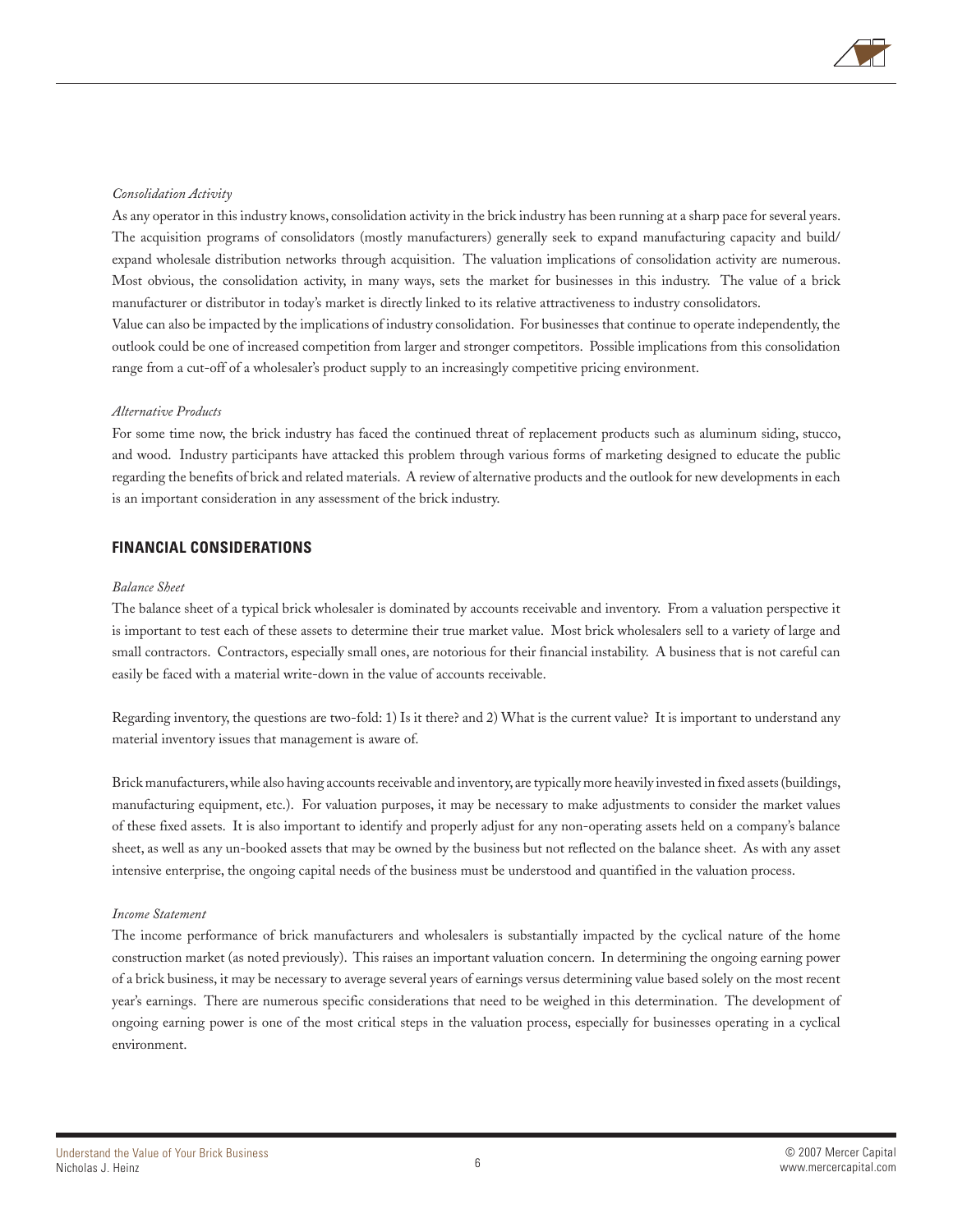

When assessing profitability, it is important to consider what type of business is being analyzed. A wholesaler will have a different profitability profile than a manufacturer based solely on the nature of the two businesses. A manufacturer that operates its own distribution network will likely have lower percentage profit margins than a comparable business with manufacturing only, though it may be a much stronger business with greater growth prospects going forward. Profitability at the manufacturing level is primarily impacted (among a vast array of other factors) by product/brand market positioning and production efficiency. A brick wholesaler's profit levels (especially those of an independent operator) are uniquely tied to the popularity and market power of it suppliers. This can be a tricky position for a wholesaler. As its supplier's products gain popularity, the wholesaler obviously reaps benefits via higher profits. However, as a supplier becomes more powerful in the market (which has occurred with the consolidation activity in the brick manufacturing sector), it will generate a certain degree of pricing power over the wholesaler, potentially impacting ongoing profit margins. While certain general elements can be cited, it is a necessity to assess the unique income characteristics of the business under consideration when analyzing value in the brick industry.

#### **APPROACHES TO VALUE**

There are three general approaches to valuing a business – asset-based, income and market. Specific applications of these approaches are called "valuation methods." As a general rule, every valuation should address value using these approaches. Each approach incorporates procedures which may enhance awareness about specific business attributes that may be relevant to determining the final value. Ultimately, the concluded valuation will reflect consideration of one or more of these approaches (and perhaps several underlying methods) as being most indicative of value for the subject interest under consideration.

#### *Asset-Based Approach*

The asset-based approach can be applied in different ways, but in general it represents the market value of a company's assets minus the market value of its liabilities. As noted previously, the book value of several assets, most notably accounts receivable, inventory, and fixed assets, may need to be adjusted to reflect differences in the reported and market values of these assets.

Investors make investments based on perceived required rates of return, and only look at assets as a source of rate of return. While an asset value consideration can be a meaningful component of the overall valuation of a brick business (especially for a more asset intensive manufacturer), it is the income generated by these assets that typically drives the value of a business. For this reason, the asset-based approach is typically not the sole (or even primary) indicator of value.

#### *Market Approach*

The market approach utilizes market data from comparable public companies or transactions of similar companies in developing an indication of value. In many ways, this approach goes straight to the heart of value: a company is worth what someone is willing to pay for it. In many industries, there are ample comparable public companies that can be relied on to provide meaningful market-based indications of value. For brick businesses, such options are limited. There is, however, an active acquisition market. Acquisition data from industry acquisitions (typically a median from a group of transactions) can be utilized as a multiple on the subject company's performance measure(s). This will often provide a meaningful indication of value as it typically takes into account industry factors (or at least the market participants' perception of these factors) far more directly than the asset-based approach or income-based approach.